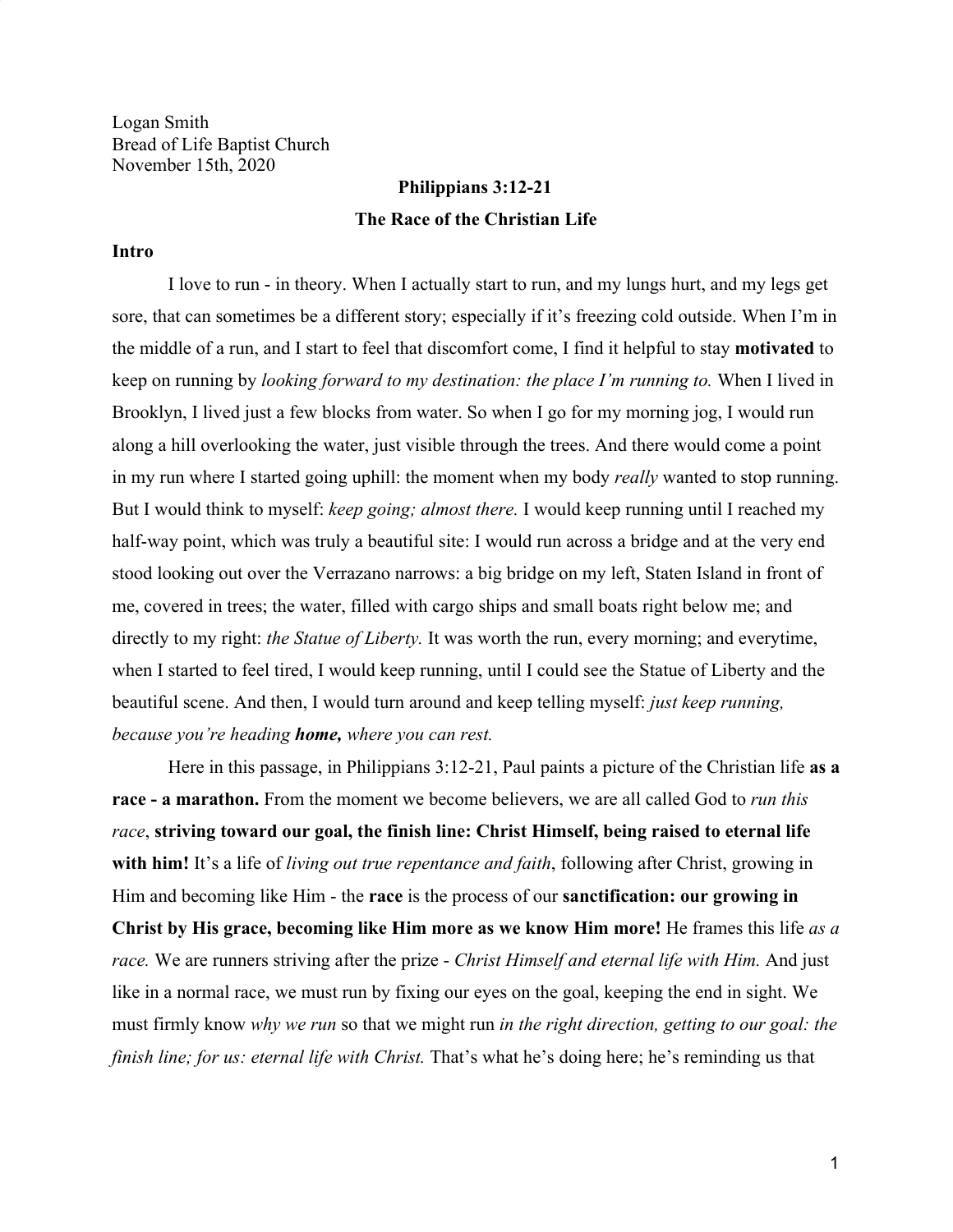the Christians life is a marathon of persevering in *true repentance and saving faith in Christ, to the very end.* And he motivates us by **pointing us to our goal and prize that awaits us!**

And as he does so, he's also c*larifying how our sanctification fits in with what we just saw in the previous passage: we are justified and saved not by our works, but by grace alone through faith alone in Jesus Christ alone.* If what we saw last week, in Phil. 3:1-11 is true - that there is no confidence in our works of obedience; if there's *nothing we can do* to contribute to our salvation, but if it is all of grace, and we receive it *simply by trusting in Jesus* - if this is true, **then what is the point of growing in Christ? What is the point of learning more, coming to church and being a church member, fighting sin, growing in obedience and love? Why strive to grow and persevere?**

Paul here addresses this question, clarifying the relationship between our **justification**  being *declared righteous be faith in Christ alone* - and our **sanctification -** being *made righteous holy in Christ, which is also by grace and faith in Him!* He lays this out, while addressing some objections and misunderstandings, then points us to our **end goal** as our motivation to persevere.

## **I. The Race We Run - Not Perfectionism, But Striving for Christ by Resting in Grace (vv. 12-16)**

In the previous verses, 3:10-11, Paul said that by knowing Christ we also "*know the power of his resurrection… becoming like Him in His death… attaining the resurrection from the dead."* Now, in these next few verses, Paul clarifies what he means there.

Someone could take that and say, "Ok, so does that mean that once we become Christians, we are made perfectly righteous, becoming perfect and sinless like Him? After all, if we experience the power of his resurrection, then can we, too, expect to become perfect and sinless in this life?

Paul starts, right off the bat, by putting away any such thoughts: **no, we do not become perfectly sinless as believers! And no, we do not become perfect and sinless** *at any point in this life, before we reach Heaven!* This is what Paul is telling us in verses **12-14**: *"Not that I have already obtained this or am already perfect, but I press on to make it my own. Brothers, I do not consider that I have made it my own. But one thing I do: forgetting what lies behind and straining forward to what lies ahead, I press on toward the goal for the prize of the upward call of God in Christ Jesus."*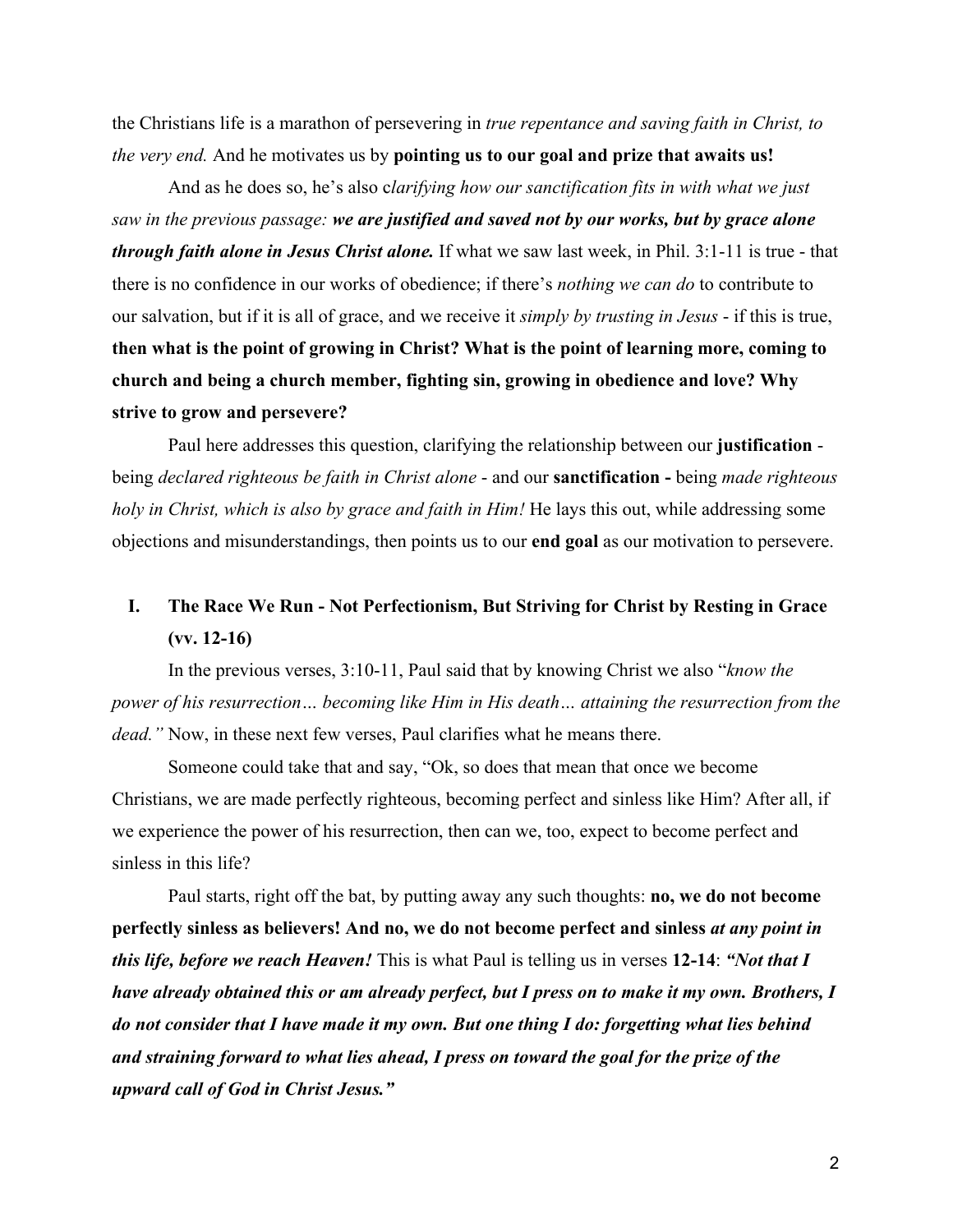No, we do not reach the full resurrection of a glorified body in this life, but only when we are fully raised in Christ (see v.21); we cannot become "perfected" or sinless; Paul wasn't, and we won't either - this happens in the full resurrection.

**And yet, we do participate in the power of the resurrection now. This doesn't mean we should give up, but rather, we** *strive after Christ, running to win the goal, the prize - the end of our salvation, glorified bodies and eternal life with Christ!* **This is true of** *all Christians:* **1.**On the one hand: **no, we're not sinless; we're all still sinners in this life;** and y*et, on the other hand, 2. For all of us who are Christians, we all have the upward call in Christ: to run and pursue Him, growing up in Him more and more, becoming more like Him, by his grace, as we know Him more*. He himself is the prize; our faith, our trusting in His love and grace towards us, believing firmly in the promises of the gospel - this is what drives our running and striving, this is what motivates our obedience.

This **race** is a call we *all have in Christ* to grow in him by knowing Him all the more; to *truly believe in the Gospel; to truly believe in His Word; to strive to persevere in the faith, and obey Him by His grace, putting sin to death and walking in obedience, striving to be like Christ in all that we do! Striving to love God and love other people in all things!*

As we see in verse 15, this is a **matter of spiritual maturity.** Paul is *convinced* that if anyone has reservations against this, God *will reveal this to them by His Spirit, because this is the call he gives to every Christian!*

**[App.] There have been many people, throughout history, and even now, that have claimed to be "perfected" or become sinless in this life; some today claim that if we truly have the Spirit then we will never sin.** As we see here, this is not a biblical view!

Yet even we, who know profess clearly that we are all still sinners in this life, **sometimes live as if we think we shouldn't be. We can still get stuck in the rat race of legalism;** we can try to justify our sin away, or hide it, so that no one thinks we're *"really sinful,"* only confessing the more "acceptable sins." Instead, let us "forget what lies behind and strive forward to what lies ahead"! We run by truly believing that we are *completely forgiven and righteousness in Christ!* Our past has been reconciled with God in the blood of Christ; this is still true *everytime we sin.* True repentance: confessing, turning to the truth of the gospel, then "forgetting what lies behind" - truly believing we are completely forgiven! - and *then* striving in obedience to Christ! Not because we want to earn our salvation, but because this is part of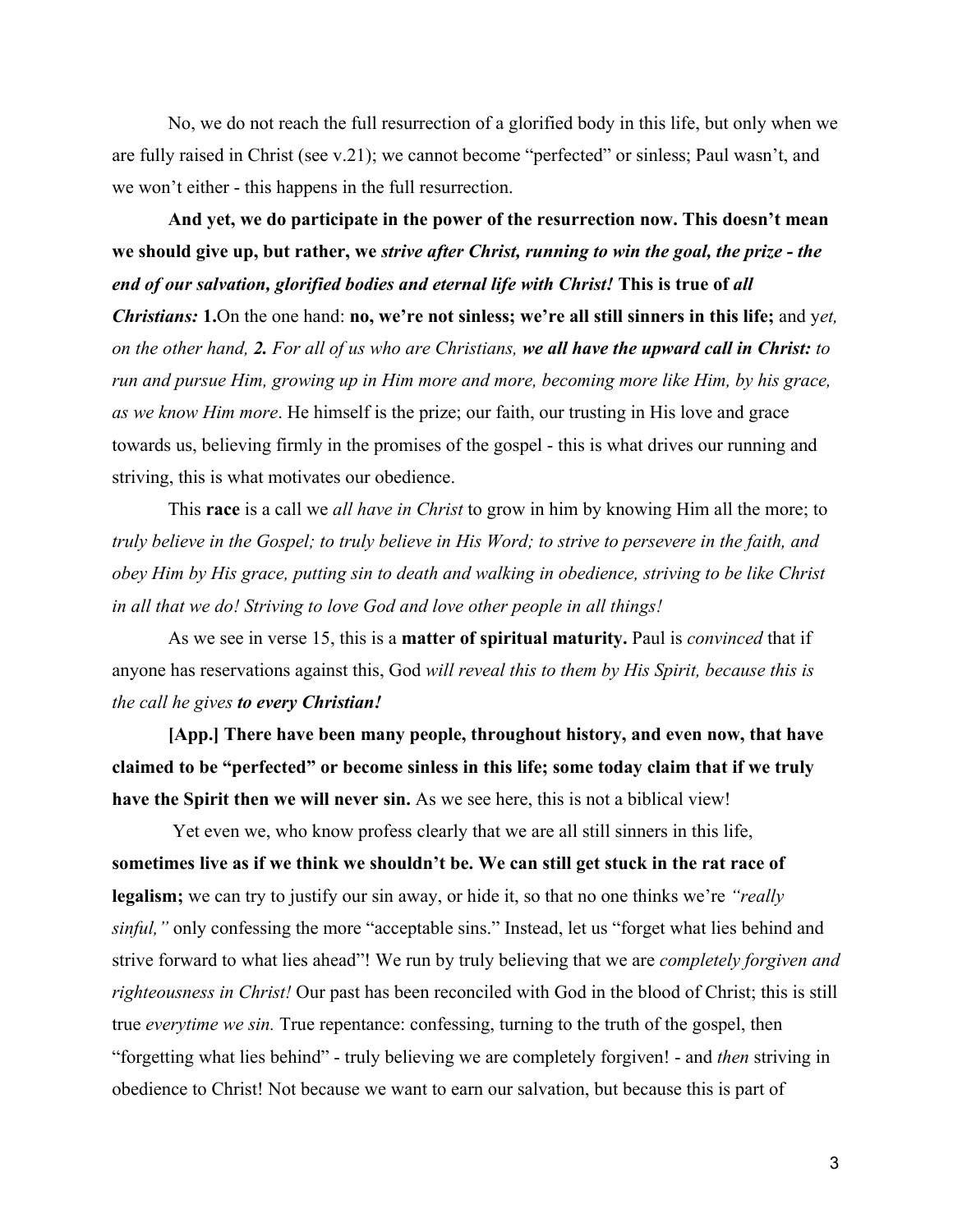*experiencing salvation* as Christ bears the fruit of his grace in our lives, calling us up towards himself and the future resurrection - glorious, sinless, eternal life - that awaits us in Him!

## **II. The Warning - Those Who Rune with Us and Those Who Run the Wrong Way (vv. 17-19)**

Next, Paul underscores just how essential it is that everyone who truly believes also perseveres in the faith throughout this lifelong race, demonstrating true repentance and faith. **He does this by answering a second objection, or misunderstanding:**

We may ask: *"But wait,* how does this fit in with what we just saw last week: the *gospel of Christ,* the **good news** that we are **saved, forgiven, and declared righteous** *not by works, or the Law,* but **by faith in Christ alone!** Is Paul contradicting himself here?

No, not at all. Our righteousness and salvation *is not based on our works or what we do; it's not based on our growth and obedience; it's not based on our sanctification.* **Rather, our growth and obedience in Christ are the** *outworking* **of our faith! THey are the vindicating evidence, the visible fruits, of our faith in Christ!** All who truly believe in Jesus are **called by Jesus** upward to Himself, becoming more like Him day by day. WHy? *Because we are in Christ, by grace through faith, and His Spirit is at work within all true believers!* So no, this isn't something different, but is simply what it looks like to live out a live of faith in the gospel of Christ!

**Paul underscores this truth by issuing a sobering warning to us: the warning of the negative example we see in the lives of some that profess faith in Christ.**

**The** *Warning -* There are those who profess faith in Christ but continue to live in unrepentant sin, with no signs or fruits of grace in their life (living out their faith in the gospel through repenting of their sins, demonstrating faith in confession, obedience, loving worship and devotion, discipleship among other believers in the context of the local church, etc.) are not truly believers. They don't truly believe; their hearts are set on sin, the desires of the flesh, and this world - not Christ.

That is the type of person described in vv.18-19 - professing Christ (noted by Paul's tears), and yet are not believers but *"enemies of the Cross of Christ."* Their God is "their belly" their own sinful desires, seeking their comfort, pleasure, and gain, over all things; this is what they worship, not the Lord; they don't "glory in Christ Jesus" (3:2) but place their glory, hope,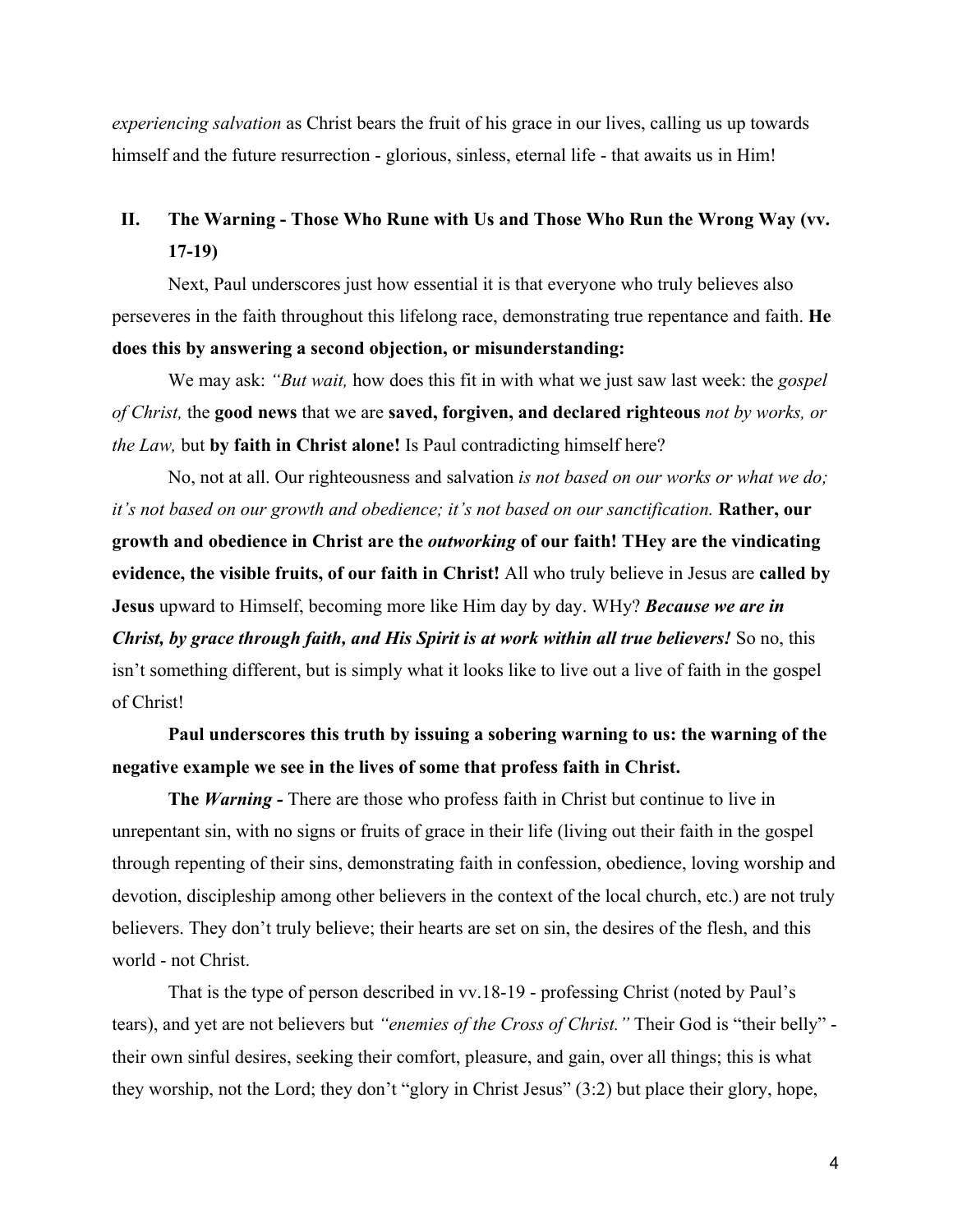value, and delight in things that are sinful; what they find their "glory" in will turn out only for their "shame"; their minds are set "on earthly things" not heavenly, spiritual things - they are setting their hopes, affections, priorities, dreams, desires, and values on the things of this world, of the flesh, of sin, and of Satan, **not on Christ, the gospel, and the Kingdom of God.** *Though they claim to be believers, their end is not eternal life, but destruction.* Let me clear here: Paul is **not saying** that they lose their salvation by sinning; as we've just seen, *all of us continue to sin!* And our *salvation is not based on our own righteousness!* No, what Paul is showing here is that **true Christians persevere to the end; no true believer loses their salvation because no true believer falls away; God calls the believer to Himself, and He assures us that He will not let us go; His love will not let us go! He holds us fast and draws us to Himself, even by giving us faith and strengthening our faith, sanctifying us and transforming us** *so that we persevere to the end!*

Therefore, that means that when we people that *claim faith* but *live a live that bears absolutely no fruit of faith, but is instead a life running* **away** *from Christ,* then we cannot have assurance that they are believers. We don't know their hearts, but all we can do is look at their fruit. If someone's life doesn't continue to grow in Christ, but instead runs further away from him, justifying their sinful lifestyles and refusing to repent from sin, then we should not give them false hope or assurance; if they don't repent, but have their hearts set firmly on sin and this world instead of Christ, then it will be revealed at the end of time that they are *enemies of Christ, not destined for glory, but for shame and destruction.*

**This is a heartbreaking, sobering reality and reminder, isn't it?** But Paul addresses the negative examples we see, making it clear that *running the opposite direction is not an option for us as believers.* INstead, he holds up *the positive examples of true Christian faith we see in each others' lives!* This is what he calls us to do in verse 17, looking at the example of other Christians around us. THis is exactly what we've seen him do in other places through this book.

### **Application:**

**Those who profess faith in Christ but their lives don't reflect faith -** THis becomes emotionally painful when those we know and love profess faith in Christ, but gradually turn around and begin running the opposite direction. THey claim to still be in the race; they claim to be Christians. And yet, their lives look nothing like Christ! THeir lives do not reflect faith, but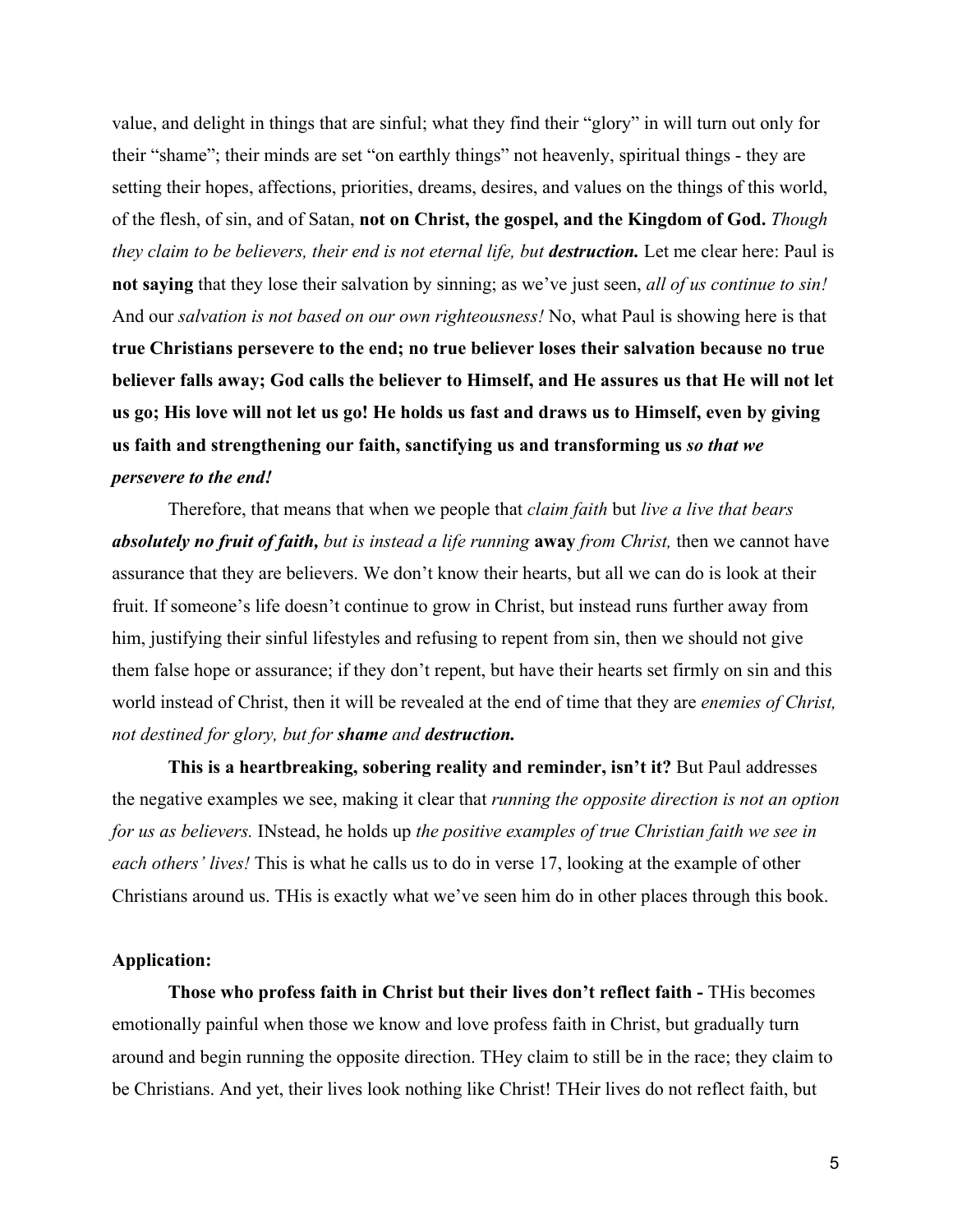reflect a love for this world, a love for sin, a love for shameful things. Even though they once professed faith and were baptized, now they are running away from Christ toward destruction. Like Paul, *this causes us to weep for these people that we love but whose souls are in grave peril!* We're tempted to just smile and act like they're ok; after all, we don't want them to think that we're "judging them" or think we're better than they are. But there is a danger here; **one of the most unloving things we could do** is to give someone false hope and assurance of their salvation when there doesn't seem to be any fruit of faith in Christ in their life. When this happens, one of the most **loving things** we can do is to lovingly gently, and yet firmly, rebuke them, calling them to turn away from their love for sin and a sinful lifestyle, and instead to **turn to Christ in faith! TO truly trust in the grace of CHrist in the gospel!** We're not judging them and after moral perfection; we don't have that ourselves! But we **are after true repentance, for this is what true faith looks like!**

This passage is a reminder that **we are not called to run this race alone**; GOd gives us one another, as fellow believers and fellow church members, to help each other and spur one another on so that we *all reach the finish line together.* We see *positive examples* of fellow Christians running the race, persevering in faith in Christ and continuing to grow in Him! But we also see **sobering, heart-crushing examples** *of those who profess Christ but are running in the wrong direction*. Paul tells us here to open our eyes look carefully at each others' race, to look carefully at the example we see in each other's Christian life. Yes, we learn from these positive and negative examples. But we also *actively help each other keep running toward Christ!*

This is one of the reasons why **church membership is so important for us as we persevere in the faith!** When we become church members, we are *committing to spur one another on.* If we see someone start to turn and run the other way, we grab them by the shoulder, and lovingly point them back **towards Christ;** *and we need them to do the same for us at times as well!*

So let us encourage each other to press on and *firmly set our eyes on the goal and prize before us:*

#### **III. The Finish Line - We Run in Light of the End (vv. 20-21; 13b)**

In verses 20-21, Paul reminds us of who we are in Christ by pointing to us to the **finish line: the goal and prize of our race!** And what is the finish line we're running towards? **The**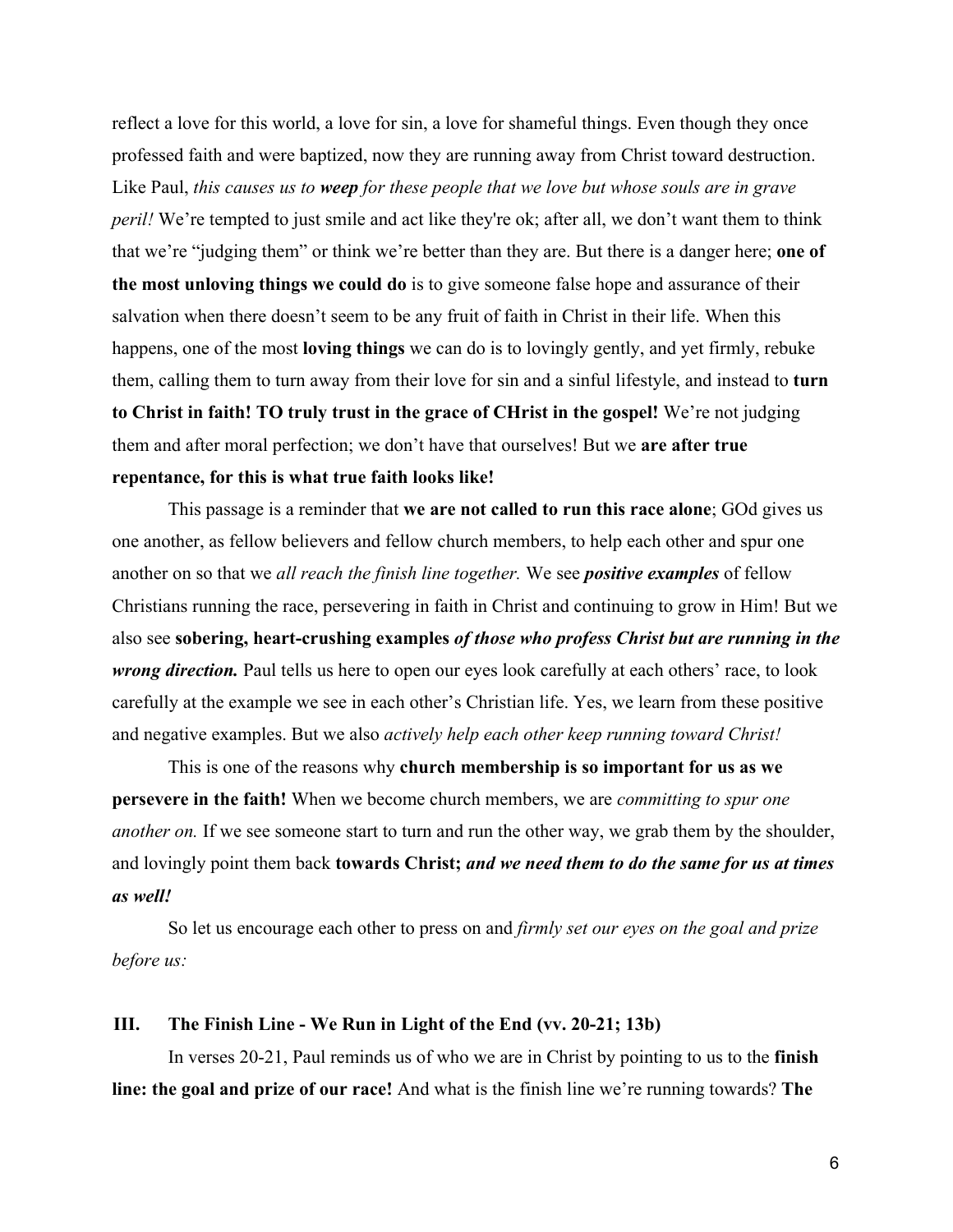**goal of "glorification" -** resurrected, perfect, glorified bodies; we receive perfected, resurrected bodies in Christ, becoming like him by being raised to eternal life **in him.** We don't become God, but we will become perfected, sinless human beings. When we are raised from the dead, we will inherit "glorified bodies" that no longer sin and no longer suffer the consequences of sin: sickness, sorrow, decay, faulty minds, faulty bodies, and faulty hearts; not even death itself! We will be raised to **live with Christ, in the Kingdom of God, in the New Heavens and the New Earth, forever!**

**This is the goal we run towards, and the prize is Christ Jesus Himself!**

**This goal is not some pipe dream, but it is certain and secure; and the certainty of what we run towards** *motivates us* **to persevere and keep running!** - We strive and run towards Christ, striving to know him and be more like Him, **because of the glorious hope we have in Him!** Our future destiny, our goal of eternal life and the fullness of salvation, is not based on our running our how well we do in the race; it is based purely on what Christ has done for us in the gospel- the fact that He lived a perfect life in our place, died on the cross for our sins, and was **raised from the dead, defeating death!** We trust in Him and firmly believe that, if we're in Christ through this trusting faith, then his perfect righteousness counts as our own; his death was a substitutionary sacrifice in our place, so that His blood has washed away all our sins; that just as He was raised for us, so we *will be raised to live forever with Him!* The **past -** the finished work of CHrist - **has secured and guaranteed our future!** That is what our hope is resting in!

Paul reminds us that this future goal and prize is **securely ours** by reminding us of **our heavenly citizenship -** we are *already citizens of Heaven!* Even though we're not yet there, the Kingdom of God has already begun and we are *already citizens!* Therefore, we are called to act like it! We are called to carry on our lives as truly gospel citizens, as true believers in Christ! **We are called to remember who we already are in Christ - citizens of Heaven, raised to newness of life by g race through faith in Jesus!** As we run toward Christ and know Him more, then the life that is ours but yet to come becomes more visible in our lives now.

No, we have not yet reached the goal in full; no we have yet attained the resurrection from the dead, the completed end of our salvation, and have not yet received sinless, perfected bodies. **But we have already obtained this in part, because we are already** *in Christ now! BEcause He has already grabbed hold of us now!* We know we *will be raised* because we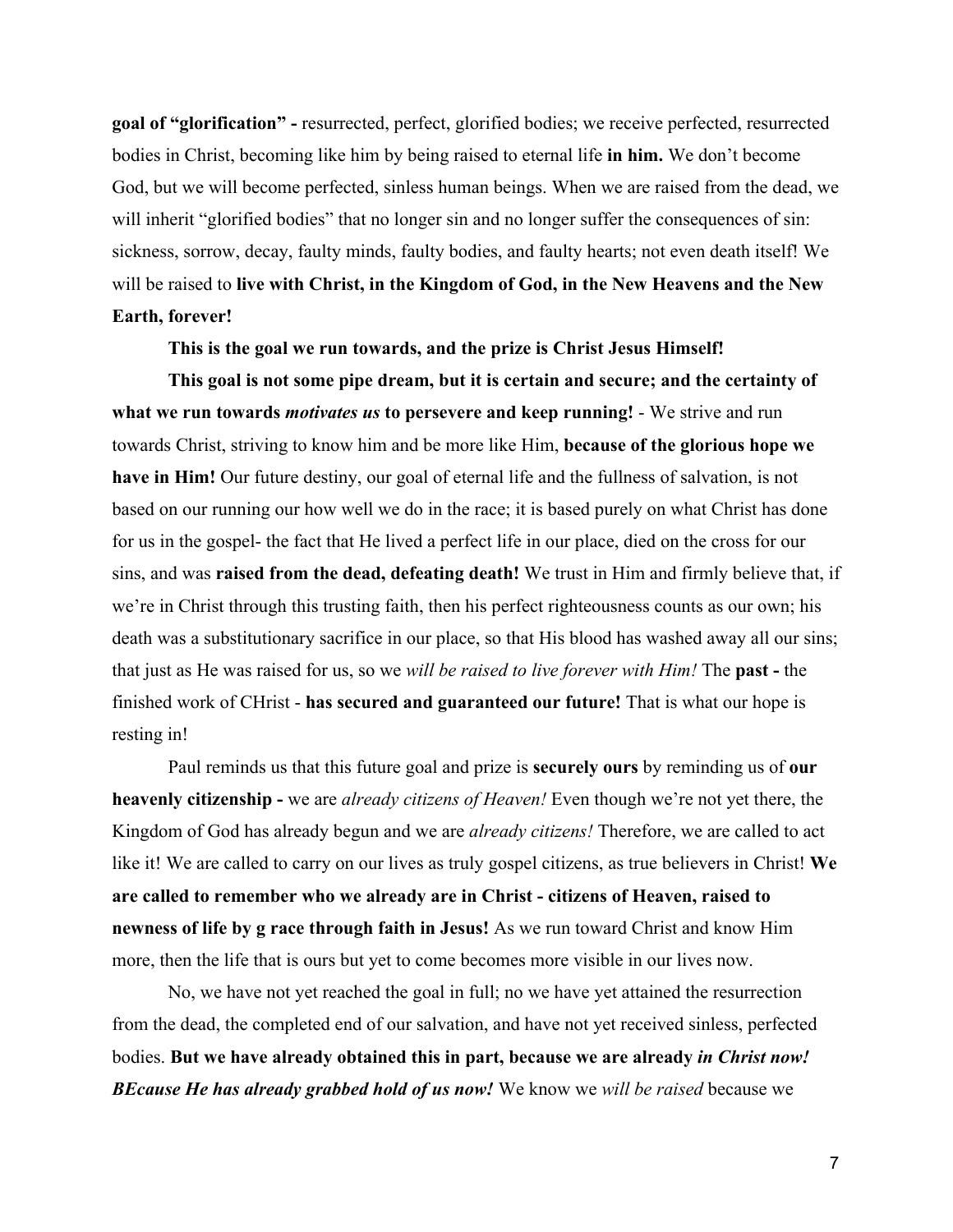experience the power of Christ's resurrection in our lives in the *here and now;* we get a glimpse, a foretaste, of what is to come *even now.* If you are in Christ, then you have *already been raised to walk in newness of life.* This the power of Christ in us! THis is why we can all run the race! And we run the race *by fixing our eyes firmly on the finish line, on the goal of eternal life, that is already ours in Christ Jesus! We run the race by resting in His grace!*

**[Application]:** So then, what does a practical application of this principle look like? How can we **run by resting?** By striving to *grow in Christ* by **looking behind** to what He has done, **looking forward** to what He has promised to do, and remembering that **who we are** *now* is shaped most fundamentally by *those realities:* **our identity is not rooted in what we do; it's rooted in who we are in Christ.** *"Forgetting what lies behind and straining forward to what lies ahead*" that's what we're called to do every day! That's how we run the race! By preaching the gospel to ourselves (and each other!) and resting in it by faith!

So yes, keep striving to put sin to death, to persevere in the faith, and to grow in Christ and become like Him. Here the call to grow and obey! But *when you sin and fall -* and you will, just as we see here - *when you sin,* come before the Lord in prayer; yes, confess your sin, and then **repent: turn away from your sin and turn to Christ!** How do we do this? "*Forget what lies behind."* Truly believe the gospel, that in Christ you are *completely forgiven of your sins! Your identity is not tied to all the baggage you bring to the table! Forget the old lies you used to listen to! Forget the rat race of legalism and trying to clean yourself! Forget your attempts at trying to make yourself good enough!*

And instead? **Believe the gospel: the blood of Christ has taken away all your sins! If your resting in Christ, you are completely forgiven and righteous in Him!** THerefore, *look to Christ! Look to the goal and end of our lives: eternal, singless, perfected, glorious resurrected life with Christ forever!* Remember: you are *already a citizen of heaven!* You are *already* in Christ! So then, strive and strain for that day by *persevering in faith,* demonstrating your faith by *resting in the gospel* and *clinging to Christ!* Turn to obey **not in order to be saved,** *but because you have already been saved by grace!*

And finally, one final plea to anyone here not a Christian: Currently, you are running the wrong way; turn around, believe in the gospel of Christ, fix your eyes on Him, and run towards salvation! ANd you run not by cleaning up your act; not by being good enough; the goal is not